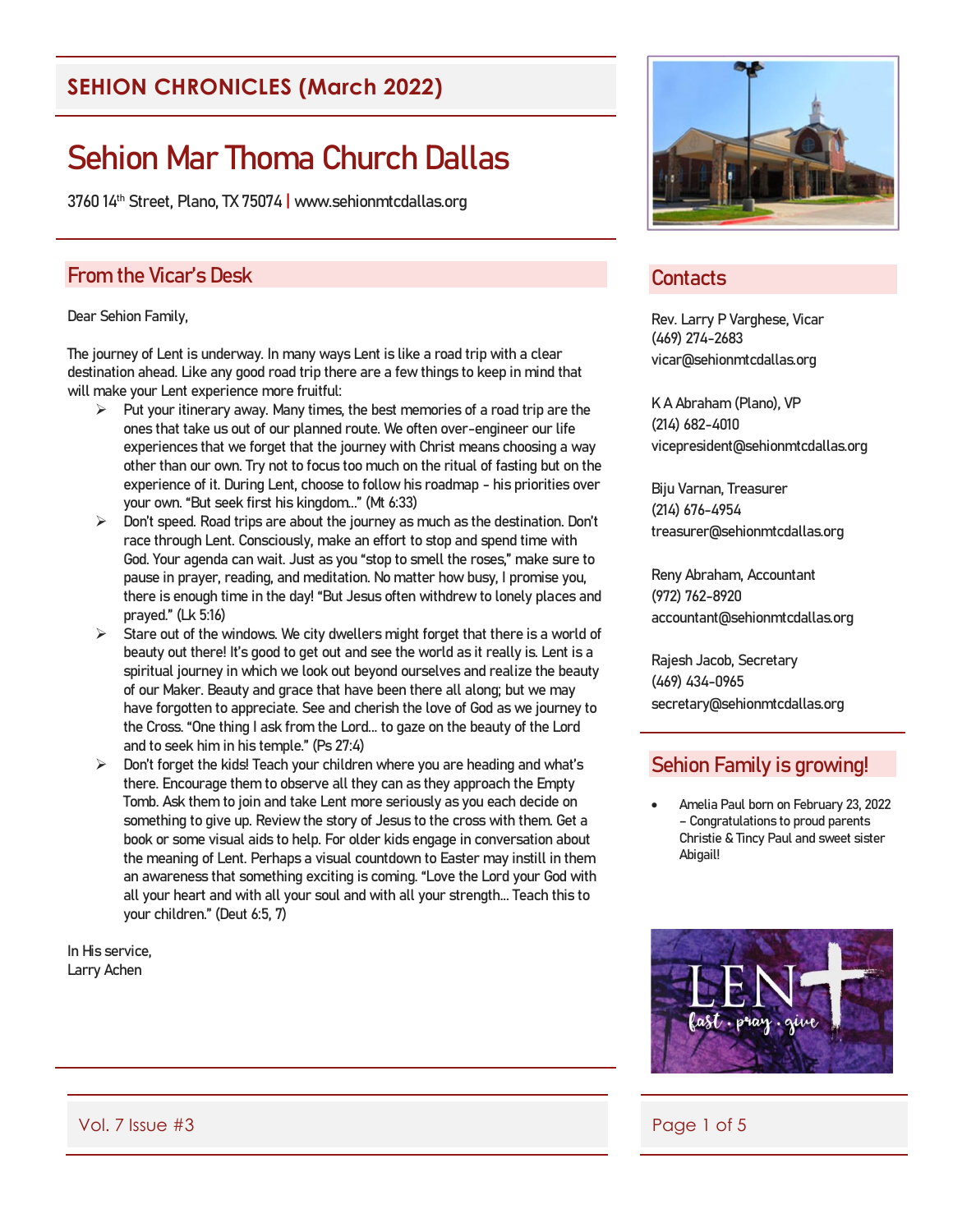## March Birthdays

| 3/1  | Joshua J. Joy       | Murphy    | 3/1  | C. V. Simon          | Garland   | 3/1  | <b>Tobin Thomas</b> | Allen     |
|------|---------------------|-----------|------|----------------------|-----------|------|---------------------|-----------|
| 3/3  | Ethan Kyle Abraham  | Garland   | 3/3  | John K. Mathew       | Murphy    | 3/3  | Jeremiah D. George  | Allen     |
| 3/3  | Sheeba Mary Thomas  | Murphy    | 3/5  | Abigail Reji Thomas  | Murphy    | 3/6  | Dr. Tigi Manaloor   | Garland   |
| 3/7  | Jean Ligy Thomas    | Sunnyvale | 3/7  | Elizabeth Abraham    | Garland   | 3/8  | George John         | Sunnyvale |
| 3/8  | Sarah Mary Joy      | Murphy    | 3/8  | Grace Jacob          | Sunnyvale | 3/9  | Joe Jeni Varghese   | Allen     |
| 3/9  | Reni Ninan          | Allen     | 3/10 | Rachel Thomas        | Garland   | 3/10 | Ruth Joseph         | Murphy    |
| 3/10 | Susamma K. Mathew   | Garland   | 3/12 | Ani Jeni Varghese    | Allen     | 3/13 | Jovesh M. Zachariah | Allen     |
| 3/13 | Sarah George        | Murphy    | 3/15 | Sera Jacob           | Allen     | 3/15 | Abel Reji Thomas    | Murphy    |
| 3/15 | <b>Shane Thomas</b> | Murphy    | 3/19 | Jusffin C. John      | Garland   | 3/21 | Remya I. Abraham    | Allen     |
| 3/21 | Geetha P. Varghese  | Murphy    | 3/23 | Annamma Varghese     | Sunnyvale | 3/24 | Renita A. Alexander | Allen     |
| 3/24 | Soney Alexander     | Murphy    | 3/24 | Thomas George        | Allen     | 3/24 | Thomas Koshy        | Allen     |
| 3/24 | Naina Susan Thomas  | Allen     | 3/25 | Darlena Mini Thomas  | Sunnyvale | 3/25 | <b>Rony Binoy</b>   | Allen     |
| 3/25 | Dr. Aby Abraham     | Garland   | 3/28 | Dr. George Thadathil | Sunnyvale | 3/28 | Mathew Isaac        | Murphy    |
| 3/28 | Daniel Isaac        | Murphy    | 3/28 | Haroun Jacob Zazav   | Garland   | 3/29 | <b>Binoy Thomas</b> | Allen     |
| 3/29 | Rohini V. Thadathil | Sunnyvale | 3/30 | <b>Reny Mathew</b>   | Allen     | 3/31 | Merlin M. Abraham   | Allen     |

## March Anniversaries

| 3/1  | George Varghese<br>Gladdis Varghese | Allen         | 3/4  | Abraham Philips<br>Dr. Sunila Philips       | Allen     | 3/12 | Mathew Jones<br>Mariamma Jones    | Murphy    |
|------|-------------------------------------|---------------|------|---------------------------------------------|-----------|------|-----------------------------------|-----------|
| 3/13 | John Daniel<br>Molly John           | Sunnyvale     | 3/22 | Dr. George Thadathil<br>Rohini V. Thadathil | Sunnyvale | 3/24 | Ligy T. Varughese<br>Jovis Chacko | Sunnyvale |
| 3/30 | George George<br>Geetha P. Varghese | <b>Murphy</b> |      |                                             |           |      |                                   |           |

Vol. 7 Issue #3 Page 2 of 5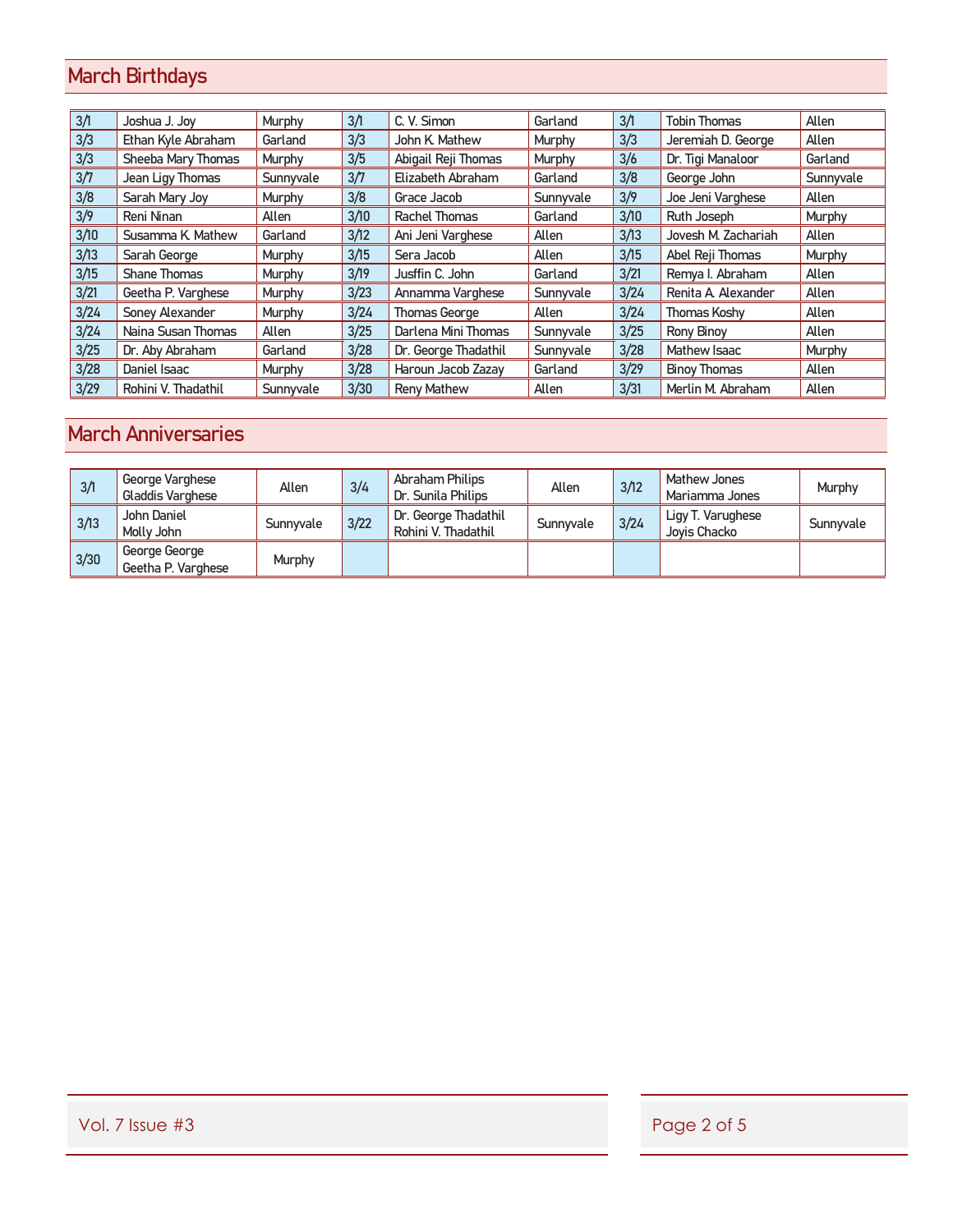### Sunday School



February has quickly passed us by and we have seen God's Faithfulness in bringing our Sunday School back to in person starting February 6th! It was truly a joy to see the children worshipping together and we have had positive feedback from teachers as well as parents!

As we look forward into the coming year, we have many activities planned (Sehion Kids Retreat and VBS in the summer months!) and we keep these in prayer as the Sunday School Leadership looks to bring these to fruition.

Opportunity to Lead Praise and Worship: We have requested any child or grade as a whole who would be interested to lead praise and worship at Sunday School to please inform their teacher or the Sunday School Leadership. We have open spots for March 20th and March 27th! This is a great opportunity for kids to gain confidence and have fun with their friends!

Prayer after Sermon: If your child is interested in praying after the sermon on Sundays with English worship, please let Jisha Abraham or Shyla Johnson know. We will sign them up and provide guidance through prayer instruction classes as required.

Upcoming Key Dates through May:

- March 13th: Spring Break- No Sunday School
- March 26th: Sehion Teacher's Retreat
- April 17th: Easter- No Sunday School
- May 1: Sunday School Exam
- May 15th Diocesean Exam
- May 22nd: Last Day of Sunday School

Standing Reminders: 2022 Diocesan exam will be held online on 05/15/2022 and students will take the exam from their home. The registration is now closed.

In His Service,

Bobby Mathew, Anne Varghese, Tibu Mathew (2022 Sunday School Leadership Team)

Train up a child in the way he should go; even when he is old he will not depart from it. Proverbs 22:6

#### Yuvajana Sakhyam

Yuvajan Sakhyam held our monthly prayer meeting on February 27<sup>th</sup> after the church service. After a long gap, YS prayer meeting was conducted in person led by Rev. Larry Varghese. Lunch was served followed by the prayer meeting. Topic for discussion was "Faith In Doubt"

March monthly prayer meeting will be conducted in person on March 27<sup>th</sup> March after church service at our Church. Lunch will be served.

Thank you

In Christ

Sibu Mathew (YS Secretary, 2022)

Vol. 7 Issue #3 Page 3 of 5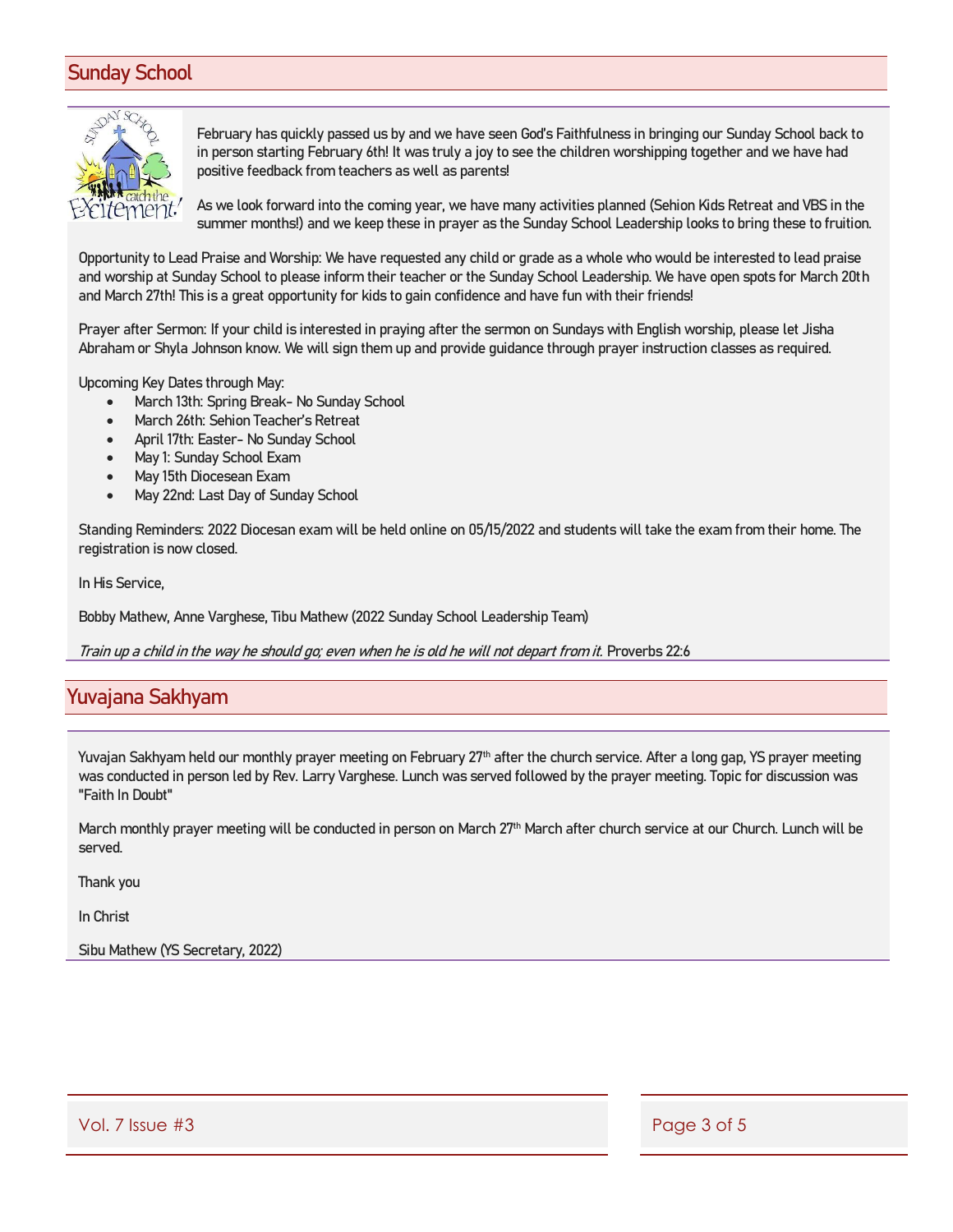## Area Prayer Meetings

Saturday, Mar 5 at 7:00 pm Combined Area Prayer November 2000 meeting

#### Edavaka Mission

| Wednesday, Mar 2 at 7:00 pm  | Weekly Bible Study/ Prayer                                                                                      | Zoom meeting |
|------------------------------|-----------------------------------------------------------------------------------------------------------------|--------------|
| Monday, Mar 7 at 7:30 pm     | Diocese of NA & Europe MTVEA Monthly Prayer Meeting<br>Message by Rev. Sunil Chacko (St. Mathew's MTC, Toronto) | Zoom meeting |
| Wednesday, Mar 9 at 7:00 pm  | Weekly Bible Study/ Prayer                                                                                      | Zoom meeting |
| Wednesday, Mar 16 at 7:00 pm | Weekly Bible Study/ Prayer                                                                                      | Zoom meeting |
| Wednesday, Mar 23 at 7:00 pm | Weekly Bible Study/Prayer                                                                                       | Zoom meeting |
| Wednesday, Mar 30 at 7:00 pm | Weekly Bible Study/Prayer                                                                                       | Zoom meeting |
|                              |                                                                                                                 |              |

## Sevika Sangham

| Tuesday, Mar 1 at 7:00 pm                     | Southwest Region Sevika Sangham prayer led by Rev. Thomas<br>Mathew P.; message by Rev. Dr. Cherian Thomas                                                                           | Zoom meeting                |
|-----------------------------------------------|--------------------------------------------------------------------------------------------------------------------------------------------------------------------------------------|-----------------------------|
| Saturday, Mar 5 at 10:00 am                   | <b>KECF World Day of Prayer meeting</b><br>CSI Congregation of Dallas, Garland (2422 N Glenbrook Dr.<br>Garland, TX 75040)                                                           | In-person & Zoom<br>meeting |
| Saturday, Mar 12 at 6:30 pm                   | Combined SW region conference of MTVEA, Marthoma<br>Suvishesha Sevika Sangham, and Senior Fellowship<br>Main speakers: Rev. Jobin Abraham, Sikendra Naik and<br><b>Pitamber Naik</b> | Zoom meeting                |
| Sunday, Mar 13 at 12:00 pm (after<br>service) | Bible study - 'Women of the Bible' led by Rev. Larry Varghese                                                                                                                        | Sehion Mar Thoma Church     |
| Saturday, Mar 19 at 9:30 am                   | Weekly Sevika Sangham prayer                                                                                                                                                         | Zoom meeting                |
| Saturday, Mar 26 at 9:30 am                   | Weekly Sevika Sangham prayer                                                                                                                                                         | Zoom meeting                |

## Sehion STARS

| Saturday, Mar 26 at 11:00 am | Monthly STARS meeting | Zoom meeting |
|------------------------------|-----------------------|--------------|
|                              |                       |              |